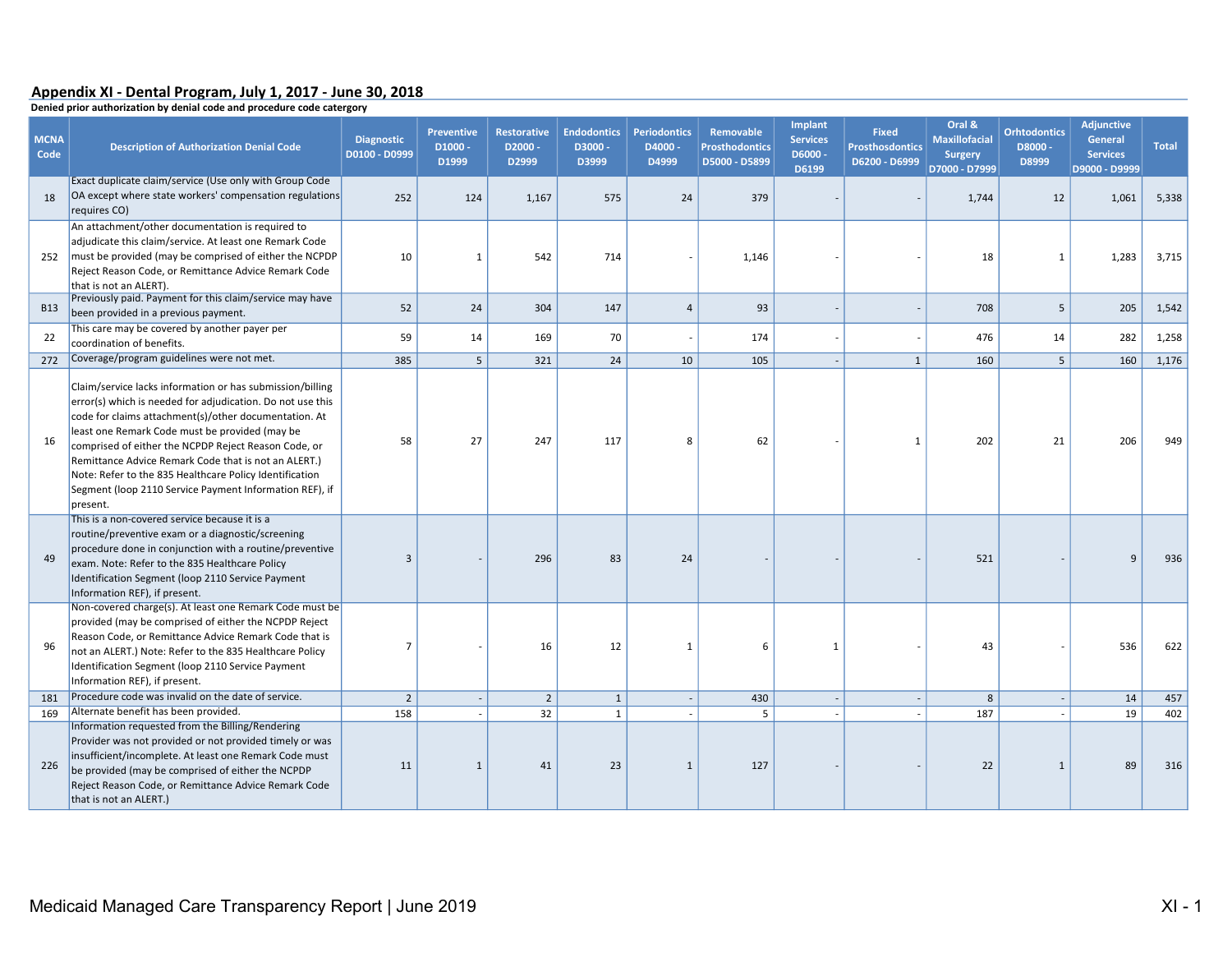| <b>MCNA</b><br>Code | <b>Description of Authorization Denial Code</b>                                                                                                                                                                                                                                                                              | <b>Diagnostic</b><br>D0100 - D0999 | <b>Preventive</b><br>$D1000 -$<br>D1999 | <b>Restorative</b><br>D2000-<br>D2999 | <b>Endodontics</b><br>D3000-<br>D3999 | <b>Periodontics</b><br>D4000-<br>D4999 | Removable<br><b>Prosthodontics</b><br>D5000 - D5899 | <b>Implant</b><br><b>Services</b><br>D6000-<br>D6199 | <b>Fixed</b><br><b>Prosthosdontics</b><br>D6200 - D6999 | Oral &<br><b>Maxillofacial</b><br><b>Surgery</b><br>D7000 - D7999 | <b>Orhtodontics</b><br>D8000-<br>D8999 | <b>Adjunctive</b><br>General<br><b>Services</b><br>D9000 - D9999 | <b>Total</b> |
|---------------------|------------------------------------------------------------------------------------------------------------------------------------------------------------------------------------------------------------------------------------------------------------------------------------------------------------------------------|------------------------------------|-----------------------------------------|---------------------------------------|---------------------------------------|----------------------------------------|-----------------------------------------------------|------------------------------------------------------|---------------------------------------------------------|-------------------------------------------------------------------|----------------------------------------|------------------------------------------------------------------|--------------|
| 97                  | The benefit for this service is included in the<br>payment/allowance for another service/procedure that<br>has already been adjudicated. Note: Refer to the 835<br>Healthcare Policy Identification Segment (loop 2110<br>Service Payment Information REF), if present.                                                      | 10                                 | 8                                       | 245                                   | 4                                     | $\overline{2}$                         | 15                                                  |                                                      |                                                         |                                                                   |                                        | 10                                                               | 303          |
| 269                 | Anesthesia not covered for this service/procedure. Note:<br>Refer to the 835 Healthcare Policy Identification Segment<br>(loop 2110 Service Payment Information REF), if present.                                                                                                                                            |                                    |                                         | $\overline{2}$                        |                                       |                                        |                                                     |                                                      |                                                         | $\mathbf{1}$                                                      |                                        | 275                                                              | 278          |
| 50                  | These are non-covered services because this is not<br>deemed a 'medical necessity' by the payer. Note: Refer to<br>the 835 Healthcare Policy Identification Segment (loop<br>2110 Service Payment Information REF), if present.                                                                                              |                                    |                                         | 32                                    | 6                                     | $\mathbf{1}$                           |                                                     |                                                      |                                                         | -5                                                                | 3                                      | 204                                                              | 251          |
| 222                 | Exceeds the contracted maximum number of<br>hours/days/units by this provider for this period. This is<br>not patient specific. Note: Refer to the 835 Healthcare<br>Policy Identification Segment (loop 2110 Service Payment<br>Information REF), if present.                                                               | 70                                 | 67                                      | 38                                    | 9                                     |                                        |                                                     |                                                      |                                                         |                                                                   |                                        | 31                                                               | 215          |
| 251                 | The attachment/other documentation that was received<br>was incomplete or deficient. The necessary information is<br>still needed to process the claim. At least one Remark<br>Code must be provided (may be comprised of either the<br>NCPDP Reject Reason Code, or Remittance Advice Remark<br>Code that is not an ALERT). |                                    |                                         | 23                                    | 119                                   |                                        | $\mathbf{1}$                                        |                                                      |                                                         | 14                                                                |                                        |                                                                  | 157          |
| 29                  | The time limit for filing has expired.                                                                                                                                                                                                                                                                                       | 18                                 |                                         | 19                                    | 6                                     | $\overline{\phantom{a}}$               | 44                                                  |                                                      |                                                         | 34                                                                | $\overline{\phantom{a}}$               | 36                                                               | 157          |
| 27                  | Expenses incurred after coverage terminated.                                                                                                                                                                                                                                                                                 | $\overline{\mathbf{3}}$            | $\mathbf{1}$                            | 20                                    | 8                                     | $\overline{2}$                         | 40                                                  |                                                      |                                                         | 46                                                                | $\overline{\phantom{a}}$               | 30                                                               | 150          |
| <b>B20</b>          | Procedure/service was partially or fully furnished by<br>another provider.                                                                                                                                                                                                                                                   |                                    | $\overline{2}$                          | 26                                    | 22                                    |                                        | $\overline{4}$                                      |                                                      |                                                         | 37                                                                | 1                                      | 33                                                               | 125          |
| 206                 | National Provider Identifier - missing.                                                                                                                                                                                                                                                                                      | 14                                 | $\overline{4}$                          | 23                                    | 12                                    | $\mathbf{1}$                           | 13                                                  | $\overline{\phantom{a}}$                             |                                                         | 34                                                                | $\overline{2}$                         | 12                                                               | 115          |
| 216                 | Based on the findings of a review organization                                                                                                                                                                                                                                                                               |                                    |                                         | 51                                    | 40                                    | $\sim$                                 |                                                     |                                                      |                                                         |                                                                   |                                        | $\mathbf{1}$                                                     | 92           |
| 193                 | Original payment decision is being maintained. Upon<br>review, it was determined that this claim was processed<br>properly.                                                                                                                                                                                                  | 8                                  |                                         | 17                                    | 5                                     | $\overline{2}$                         | 17                                                  |                                                      |                                                         | 13                                                                | $\mathbf{3}$                           | 22                                                               | 87           |
| 233                 | Services/charges related to the treatment of a hospital-<br>acquired condition or preventable medical error.                                                                                                                                                                                                                 | 5                                  |                                         | 26                                    | 5                                     |                                        | 12                                                  |                                                      |                                                         | 25                                                                | $\mathbf{1}$                           | 13                                                               | 87           |
| 109                 | Claim/service not covered by this payer/contractor. You<br>must send the claim/service to the correct<br>payer/contractor.                                                                                                                                                                                                   |                                    |                                         |                                       |                                       |                                        |                                                     |                                                      |                                                         | 84                                                                |                                        |                                                                  | 84           |
| 138                 | Appeal procedures not followed or time limits not met.                                                                                                                                                                                                                                                                       | $\overline{7}$                     | $\mathbf{1}$                            | 19                                    | 3                                     |                                        | $\overline{7}$                                      |                                                      |                                                         | 27                                                                | $\overline{\mathbf{3}}$                | 13                                                               | 80           |
| 56                  | Procedure/treatment has not been deemed 'proven to be<br>effective' by the payer. Note: Refer to the 835 Healthcare<br>Policy Identification Segment (loop 2110 Service Payment<br>Information REF), if present.                                                                                                             |                                    |                                         | 36                                    | 13                                    | 3                                      |                                                     |                                                      |                                                         | 18                                                                |                                        |                                                                  | 70           |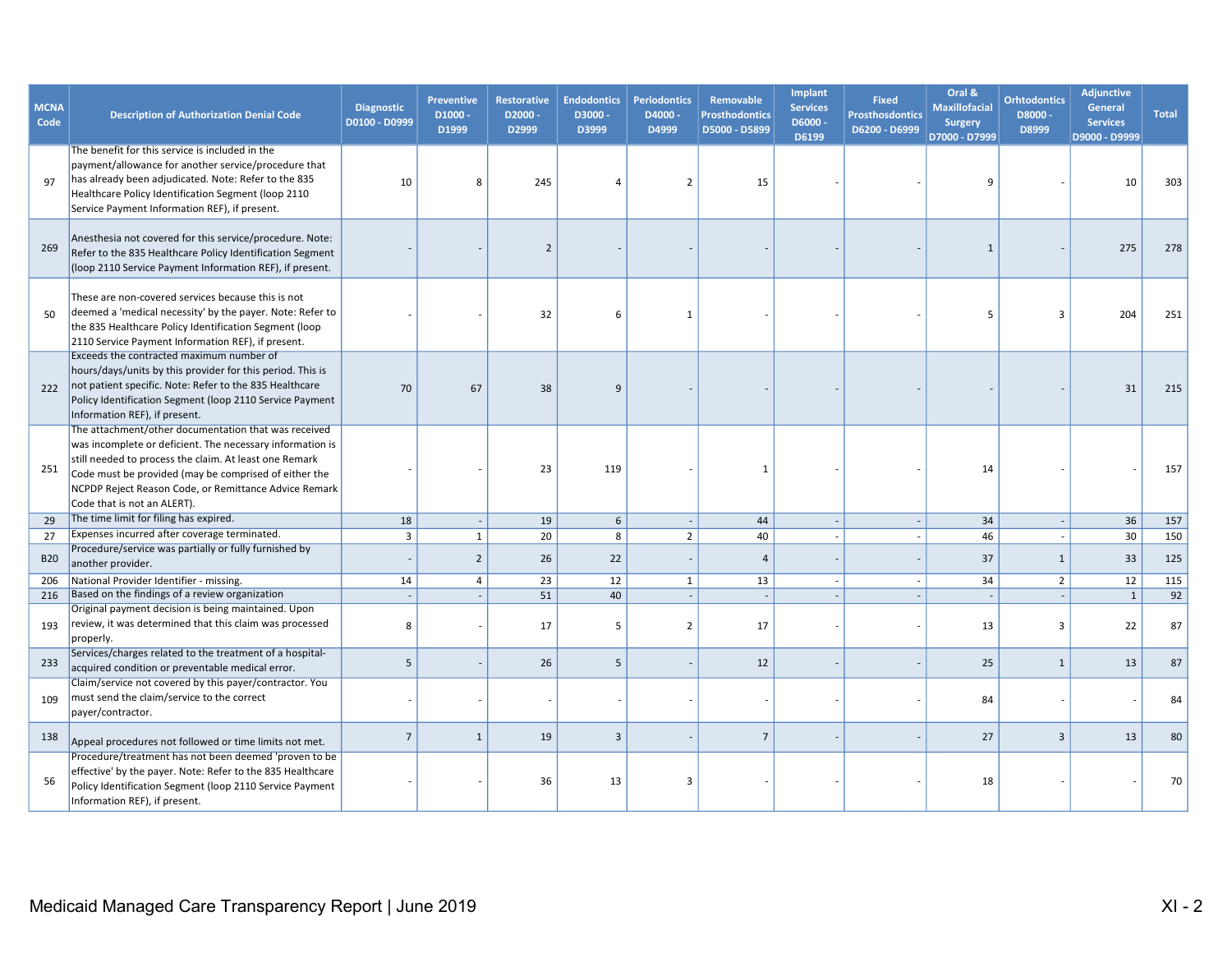| <b>MCNA</b><br>Code | <b>Description of Authorization Denial Code</b>                                                                                                                                                                                                                                 | <b>Diagnostic</b><br>D0100 - D0999 | <b>Preventive</b><br>D1000-<br>D1999 | <b>Restorative</b><br>D2000-<br>D2999 | <b>Endodontics</b><br>D3000-<br>D3999 | <b>Periodontics</b><br>D4000-<br>D4999 | Removable<br><b>Prosthodontics</b><br>D5000 - D5899 | <b>Implant</b><br><b>Services</b><br>D6000-<br>D6199 | <b>Fixed</b><br><b>Prosthosdontics</b><br>D6200 - D6999 | Oral &<br><b>Maxillofacial</b><br><b>Surgery</b><br>D7000 - D7999 | <b>Orhtodontics</b><br>D8000-<br>D8999 | <b>Adjunctive</b><br>General<br><b>Services</b><br>D9000 - D9999 | <b>Total</b> |
|---------------------|---------------------------------------------------------------------------------------------------------------------------------------------------------------------------------------------------------------------------------------------------------------------------------|------------------------------------|--------------------------------------|---------------------------------------|---------------------------------------|----------------------------------------|-----------------------------------------------------|------------------------------------------------------|---------------------------------------------------------|-------------------------------------------------------------------|----------------------------------------|------------------------------------------------------------------|--------------|
| 5                   | The procedure code/bill type is inconsistent with the<br>place of service. Note: Refer to the 835 Healthcare Policy<br>Identification Segment (loop 2110 Service Payment<br>Information REF), if present.                                                                       |                                    |                                      |                                       |                                       |                                        |                                                     |                                                      |                                                         |                                                                   |                                        | 69                                                               | 69           |
| 6                   | The procedure/revenue code is inconsistent with the<br>patient's age. Note: Refer to the 835 Healthcare Policy<br>Identification Segment (loop 2110 Service Payment<br>Information REF), if present.                                                                            | $\overline{2}$                     | 31                                   | 4                                     | 3                                     |                                        |                                                     |                                                      |                                                         | 17                                                                | $\mathbf{1}$                           | 4                                                                | 62           |
| 242                 | Services not provided by network/primary care providers.                                                                                                                                                                                                                        |                                    | $\mathbf{1}$                         | 19                                    | 10                                    |                                        | 6                                                   |                                                      |                                                         | $\mathbf{q}$                                                      |                                        | $\overline{2}$                                                   | 47           |
| 39                  | Services denied at the time authorization/pre-certification<br>was requested.                                                                                                                                                                                                   |                                    |                                      | 18                                    |                                       |                                        |                                                     |                                                      |                                                         | 20                                                                |                                        | 8                                                                | 46           |
| 152                 | Payer deems the information submitted does not support<br>this length of service. Note: Refer to the 835 Healthcare<br>Policy Identification Segment (loop 2110 Service Payment<br>Information REF), if present.                                                                |                                    | 6                                    |                                       |                                       |                                        | $\mathbf{1}$                                        |                                                      |                                                         | 31                                                                |                                        | 5                                                                | 43           |
| 31                  | Patient cannot be identified as our insured.                                                                                                                                                                                                                                    | $\sim$                             | $\mathbf{1}$                         | 5                                     | $\mathbf{1}$                          | $\sim$                                 | 1                                                   |                                                      |                                                         | 13                                                                | $\overline{\phantom{a}}$               | $\mathbf{1}$                                                     | 22           |
| 95                  | Plan procedures not followed.                                                                                                                                                                                                                                                   |                                    |                                      |                                       | 14                                    | ÷.                                     |                                                     |                                                      |                                                         |                                                                   |                                        |                                                                  | 14           |
| 55                  | Procedure/treatment/drug is deemed<br>experimental/investigational by the payer. Note: Refer to<br>the 835 Healthcare Policy Identification Segment (loop<br>2110 Service Payment Information REF), if present.                                                                 |                                    |                                      | 9                                     | 4                                     |                                        |                                                     |                                                      |                                                         |                                                                   |                                        |                                                                  | 13           |
| 15                  | The authorization number is missing, invalid, or does not<br>apply to the billed services or provider.                                                                                                                                                                          | 11                                 |                                      |                                       |                                       |                                        |                                                     |                                                      |                                                         |                                                                   |                                        |                                                                  | 11           |
| 200                 | Expenses incurred during lapse in coverage                                                                                                                                                                                                                                      | $\sim$                             |                                      | 1                                     | $\mathbf{1}$                          | $\sim$                                 |                                                     | $\blacksquare$                                       |                                                         | $\overline{4}$                                                    | $\overline{\phantom{a}}$               | 5                                                                | 11           |
| 177                 | Patient has not met the required eligibility requirements.                                                                                                                                                                                                                      |                                    |                                      |                                       |                                       |                                        |                                                     |                                                      |                                                         | $\overline{4}$                                                    |                                        | 5                                                                | 9            |
| 199                 | Revenue code and Procedure code do not match.                                                                                                                                                                                                                                   |                                    |                                      |                                       |                                       |                                        |                                                     |                                                      |                                                         | 8                                                                 |                                        |                                                                  | 8            |
| 223                 | Adjustment code for mandated federal, state or local<br>law/regulation that is not already covered by another<br>code and is mandated before a new code can be created.                                                                                                         |                                    |                                      |                                       |                                       | $\overline{2}$                         |                                                     |                                                      |                                                         |                                                                   |                                        | $\overline{2}$                                                   | 8            |
| 14                  | The date of birth follows the date of service.                                                                                                                                                                                                                                  |                                    |                                      |                                       |                                       |                                        | 6                                                   |                                                      |                                                         |                                                                   |                                        |                                                                  | 6            |
| <b>B7</b>           | This provider was not certified/eligible to be paid for this<br>procedure/service on this date of service. Note: Refer to<br>the 835 Healthcare Policy Identification Segment (loop<br>2110 Service Payment Information REF), if present.                                       |                                    |                                      |                                       |                                       |                                        |                                                     |                                                      |                                                         |                                                                   |                                        | $\mathsf{f}$                                                     | 6            |
| 133                 | The disposition of this service line is pending further<br>review. (Use only with Group Code OA). Note: Use of this<br>code requires a reversal and correction when the service<br>line is finalized (use only in Loop 2110 CAS segment of the<br>835 or Loop 2430 of the 837). |                                    |                                      | 4                                     | 1                                     |                                        |                                                     |                                                      |                                                         |                                                                   |                                        |                                                                  |              |
| 185                 | The rendering provider is not eligible to perform the<br>service billed. Note: Refer to the 835 Healthcare Policy<br>Identification Segment (loop 2110 Service Payment<br>Information REF), if present.                                                                         |                                    | 1                                    |                                       |                                       |                                        |                                                     |                                                      |                                                         |                                                                   |                                        |                                                                  |              |